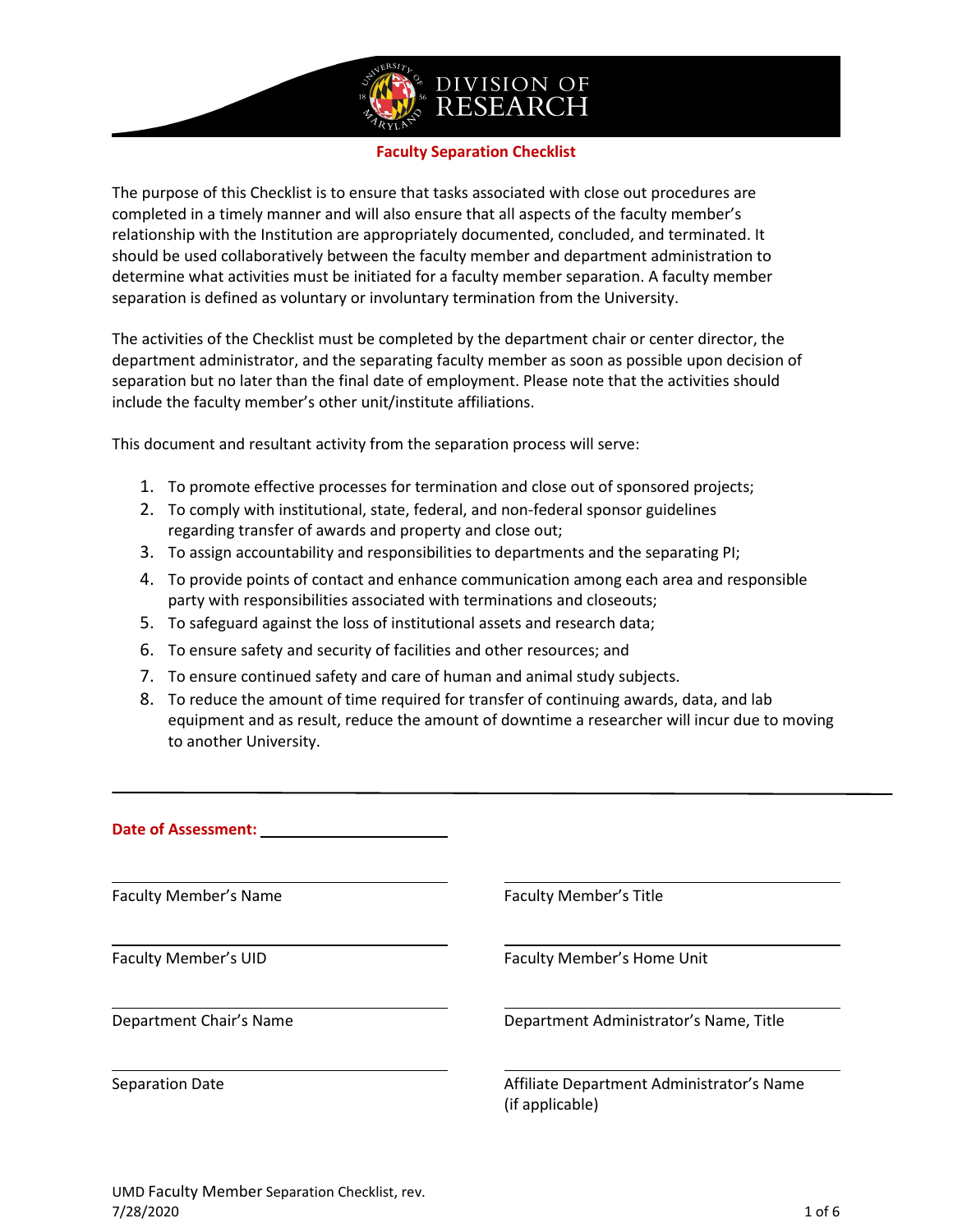## **New Institution Contact Information – if applicable**

Faculty Member's Forwarding Email Address **Department Contact Email** 

Faculty Member's Forwarding Phone **Department Contact Phone** 

New Institution Name **Name** 2012 12:30 Repartment Contact Name

## [REMAINDER OF PAGE INTENTIONALLY BLANK]

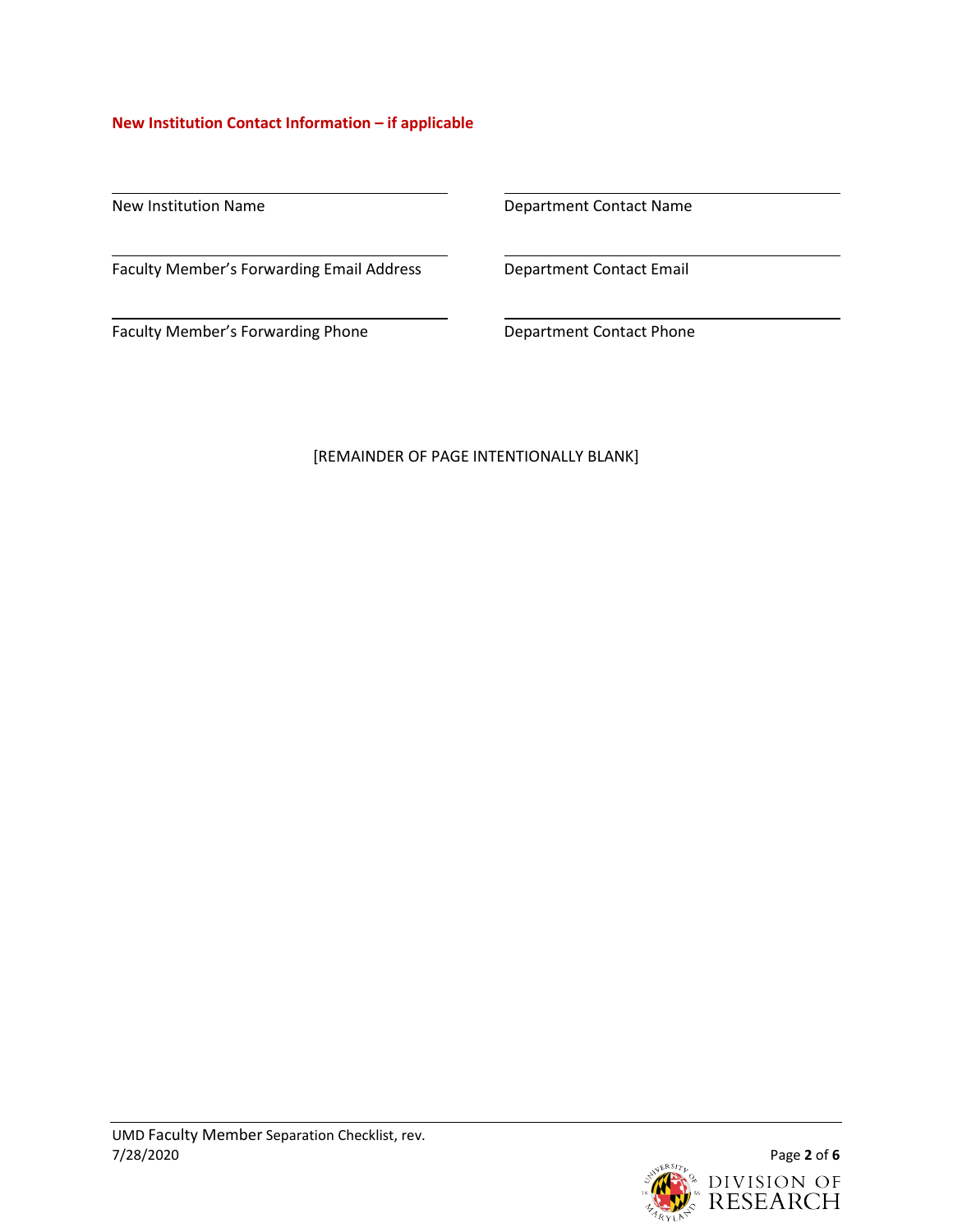## **FACULTY INVESTIGATOR SEPARATION CHECKLIST**

**If the faculty member is going to maintain a relationship with the University, they should work with their home department and affiliated units/institutes to discuss the disposition of any ongoing sponsored projects**.

The following set of questions is designed to assess current activity of the PI and identify plans and expectations for separation. *Note: Please complete all 13 sections.*

## **1. Notice**

- Has a resignation letter been submitted to the supervisor and/or department chair?  $\Box$  Yes  $\Box$  No
- Have your institutional committees been notified of your separation?  $\square$  Yes  $\square$  No
- Have any employees, graduate students, contractors or subawardees supported  $\Box$  Yes  $\Box$  No by your funding sources been notified of your separation?
- If yes to any of the above, see Section 1 of the Faculty Separation Supplement

## **Contact: Department Director of Administrative Services**

## *Note: You must discuss these positions with your department administration and University Human Resources.*

# **2. Sponsored Project Funding**

| • Do you have any active sponsored projects in which you are a faculty member,<br>CO-lead, key personnel, or collaborator? | $\square$ Yes $\square$ No           |
|----------------------------------------------------------------------------------------------------------------------------|--------------------------------------|
| • Do you have committed effort and/or cost shared effort on a sponsored project?                                           | $\Box$ Yes $\Box$ No                 |
| • Do you have any other active contractual agreements (e.g., nondisclosure,<br>material transfer, data use)?               | $\square$ Yes $\square$ No           |
| • Do you have any pending proposals that are likely to be funded and/or<br>agreements pending execution?                   | $\sqcap$ Yes $\sqcap$ No $\sqcap$    |
| • Do you have graduate students or postdocs supported by sponsored project<br>funds?                                       | $\square$ Yes $\square$ No $\square$ |
| • Are you current with all reports (financial and technical) and other deliverables to<br>sponsors?                        | $\square$ Yes $\square$ No           |
| • Have your laboratory personnel been notified of a move or closure of the lab?                                            | $\Box$ Yes $\Box$ No                 |
| If yes to any of the above, see Section 2 of the Faculty Separation Supplement                                             |                                      |
| Contact: Office of Research Administration, https://ora.umd.edu/staff and/or Sponsored Accounting                          |                                      |
| and Compliance for effort and cost share commitments, https://spac.umd.edu/staff                                           |                                      |
| Note: Noncompliance with submitting the final progress report may result in the PI and Institution not being               |                                      |

*able to accept future funding from federal agencies.*

# **3. Non-Sponsored Funding**

| • Do you hold an endowed position $(e.q.,$ directorship, professorship)?       | $\Box$ Yes $\Box$ No |
|--------------------------------------------------------------------------------|----------------------|
| • Do you have any non-sponsored funding (e.g., DRIF, start-up, gift,           | $\Box$ Yes $\Box$ No |
| unrestricted funds, endowment funds)?                                          |                      |
| • Do you have any current internal awards (e.g., seed grants, Catalyst         | $\Box$ Yes $\Box$ No |
| Fund programs)?                                                                |                      |
| If yes to any of the above, see Section 3 of the Faculty Separation Supplement |                      |

**Contact: Department Director of Administrative Services**

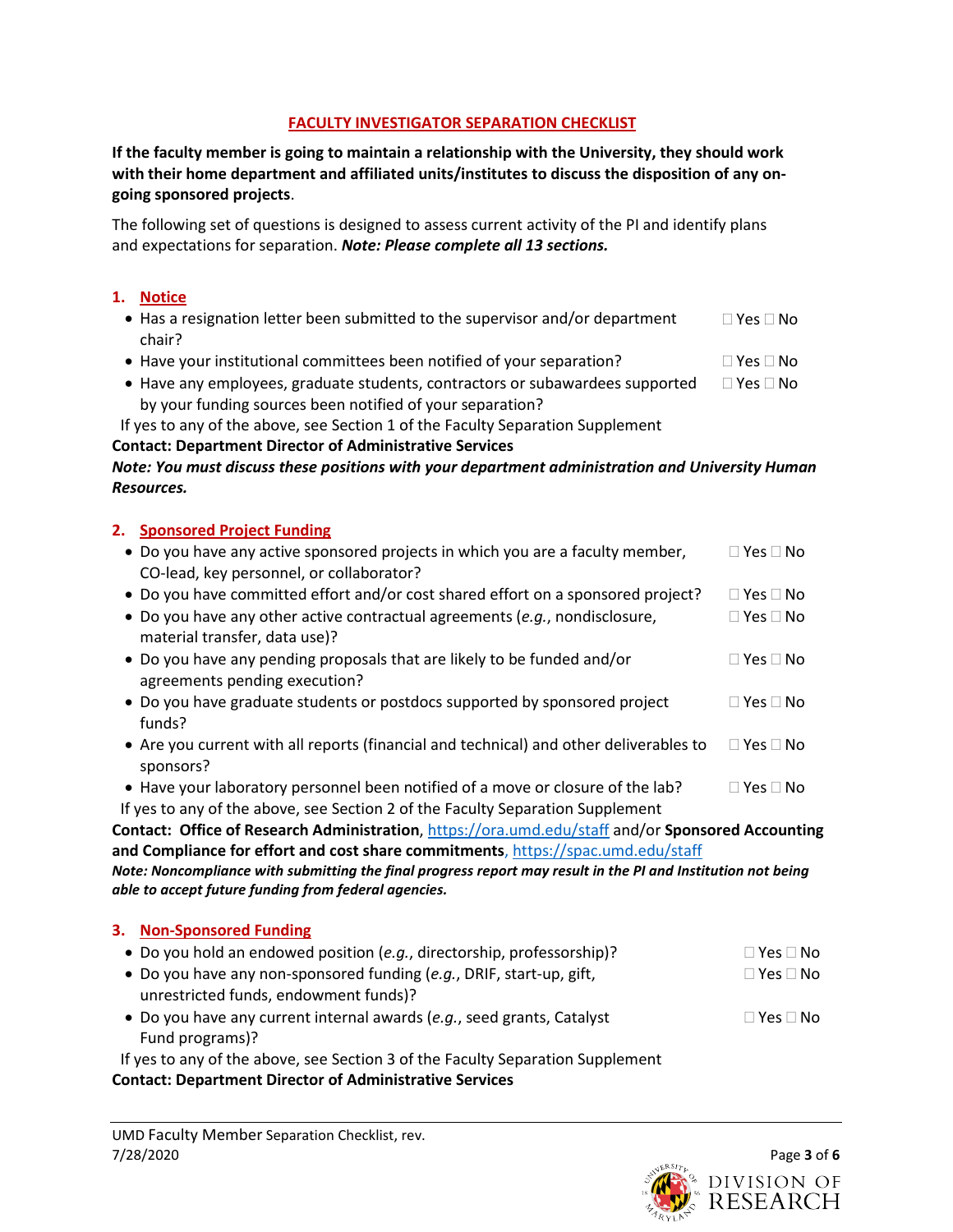| 4. Ongoing Appointment or Research                                                                                                                   |                      |
|------------------------------------------------------------------------------------------------------------------------------------------------------|----------------------|
| • Will you continue to have a paid or non-0% appointment at UMD?                                                                                     | $\Box$ Yes $\Box$ No |
| . Will you still have an active role in any sponsored research at UMD?                                                                               | $\Box$ Yes $\Box$ No |
| If yes to any of the above, see Section 4 of the Faculty Separation Supplement                                                                       |                      |
| <b>Contact: Department Director of Administrative Services</b>                                                                                       |                      |
|                                                                                                                                                      |                      |
| 5. Human Subjects Research                                                                                                                           |                      |
| • Are you the Responsible Project Investigator on any active studies involving                                                                       | $\Box$ Yes $\Box$ No |
| human subjects?                                                                                                                                      |                      |
| • Are you a Co-lead on any active studies involving human subjects?                                                                                  | $\Box$ Yes $\Box$ No |
| If yes to any of the above, see Section 5 of the Faculty Separation Supplement                                                                       |                      |
| Contact: Institutional Review Board (IRB), irb@umd.edu                                                                                               |                      |
| 6. Animal Research                                                                                                                                   |                      |
| • Do you conduct research involving animals?                                                                                                         | $\Box$ Yes $\Box$ No |
| If yes to any of the above, see Section 6 of the Faculty Separation Supplement                                                                       |                      |
| Contact: Institutional Animal Care and Use Committee (IACUC), iacuc@umd.edu                                                                          |                      |
|                                                                                                                                                      |                      |
| <b>Research Involving Use of Materials, Data, or Confidential Information</b><br>7.                                                                  |                      |
| Do you currently have materials or data furnished by an outside party pursuant to<br>٠                                                               | $\Box$ Yes $\Box$ No |
| a material transfer, data use, nondisclosure, or other agreement?                                                                                    |                      |
| • Do you plan to continue to use any materials (e.g., biospecimens, tissue, cells),                                                                  | $\Box$ Yes $\Box$ No |
| data, or confidential information obtained from an outside party pursuant to a                                                                       |                      |
| material transfer, data use, nondisclosure, or other agreement?                                                                                      |                      |
| • Do you plan to continue to use any materials, data, or confidential information<br>owned by UMD?                                                   | $\Box$ Yes $\Box$ No |
| If yes to any of the above, see Section 7 of the Faculty Separation Supplement                                                                       |                      |
| Contact: UM Ventures, umdtechtransfer@umd.edu; Office of Research Administration,                                                                    |                      |
| https://ora.umd.edu/staff                                                                                                                            |                      |
|                                                                                                                                                      |                      |
| 8. Laboratory<br>• Do you maintain a research lab, including inactive or abandoned labs?                                                             | $\Box$ Yes $\Box$ No |
| • Do you intend to take with you, or transfer to your new institution, any type of                                                                   | $\Box$ Yes $\Box$ No |
| laboratory materials, equipment, or supplies?                                                                                                        |                      |
| • Have you contacted your new institution regarding transfer procedures for                                                                          | $\Box$ Yes $\Box$ No |
| laboratory materials, equipment, or supplies?                                                                                                        |                      |
| • Do you work with biological materials, recombinant DNA, select agents or toxins,                                                                   | $\Box$ Yes $\Box$ No |
| radioactive materials, radiation-producing materials, controlled substances,                                                                         |                      |
| hazardous materials, or have a chemical inventory?                                                                                                   |                      |
| • Do you maintain any storage space outside the lab (items in closets, shared                                                                        | $\Box$ Yes $\Box$ No |
| spaces, etc)?                                                                                                                                        |                      |
|                                                                                                                                                      |                      |
| • Do you have any lab equipment on loan to another faculty member?<br>If yes to any of the above, see Section 8 of the Faculty Separation Supplement | $\Box$ Yes $\Box$ No |
| Contact: ESSR Office of Research Safety, https://essr.umd.edu/research-safety                                                                        |                      |
| Note: In most cases, transferring chemicals and radioactive material is cost-prohibitive and such transfer                                           |                      |
| requests will not be honored.                                                                                                                        |                      |

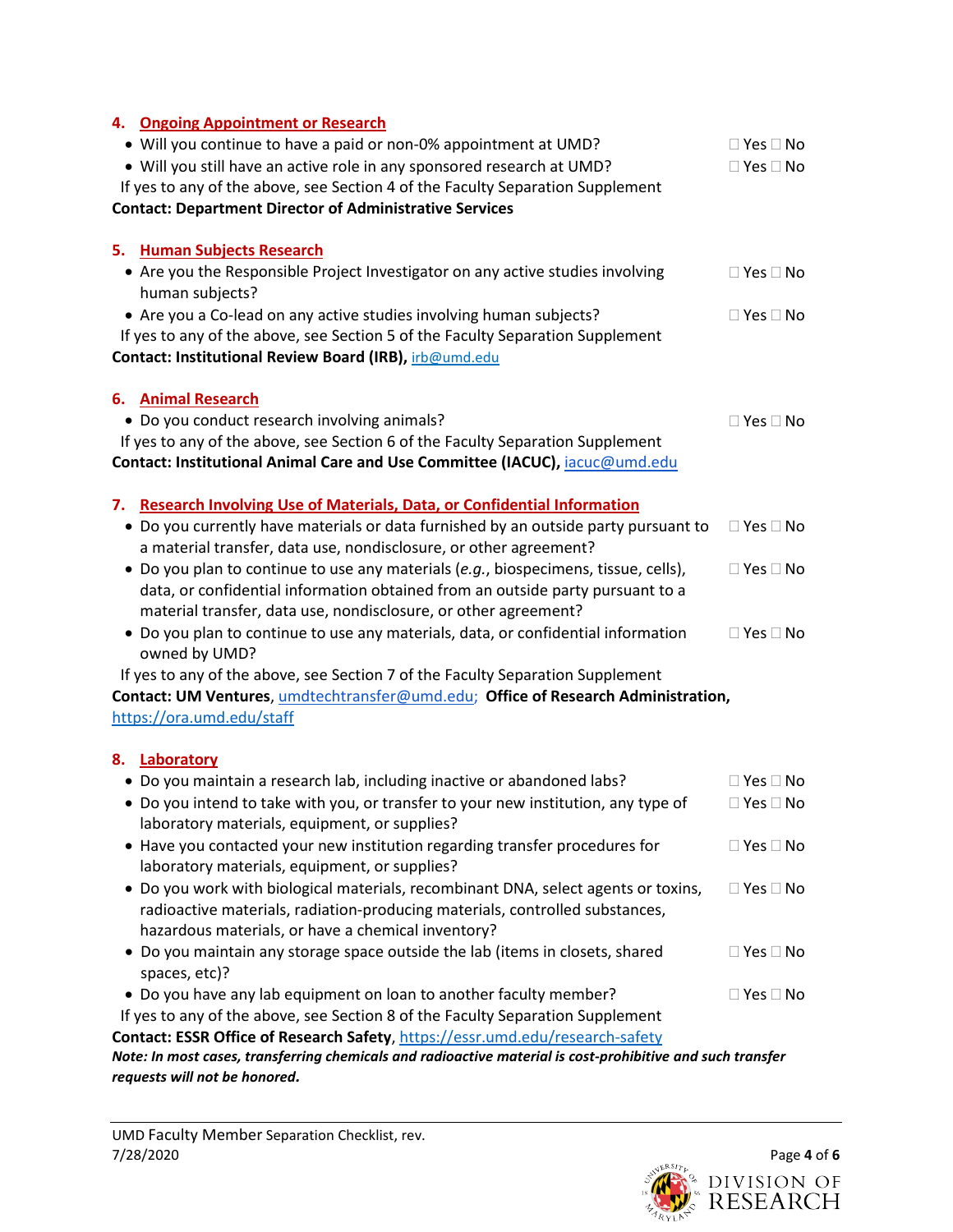## **9. Export Compliance**

- Are you a faculty member on a project covered by a technology control plan (TCP)?  $\Box$  Yes  $\Box$  No
- Are you a faculty member on a project that utilized equipment, software, data, or  $\Box$  Yes  $\Box$  No materials covered by a TCP?

If yes to any of the above, see Section 9 of the Faculty Separation Supplement **Contact: Export Compliance Officer**[, export@umd.edu](mailto:export@umd.edu)

## **10. Intellectual Property (IP) & Technology**

| • Do you have any patents, license agreements, start-ups, or royalty income based | $\Box$ Yes $\Box$ No             |
|-----------------------------------------------------------------------------------|----------------------------------|
| on IP arising from research conducted at UMD?                                     |                                  |
|                                                                                   | $\Box$ $V = \Box$ N <sub>1</sub> |

- Do you have any new research, inventions, IP, and/or abstracts that are yet to be published or protected?  $\Box$  Yes  $\Box$  No
- Do you have a patent pending at the USPTO or other patent office that will require your input to get to patent issuance?  $\Box$  Yes  $\Box$  No
- Do you have any disclosed or undisclosed inventions that include inventors or creators from other institutions or organizations?  $\Box$  Yes  $\Box$  No
- Are you going to transfer any awards from UMD to your new institution that are likely to create IP in the future?  $\Box$  Yes  $\Box$  No

If yes to any of the above, see Section 10 of the Faculty Separation Supplement **Contact: Your UM Ventures Technology Manager**, [umdtechtransfer@umd.edu](mailto:umdtechtransfer@umd.edu)

## **11. Property Accounting**

| • Do you have any UMD-owned or leased assets/equipment?                         | $\Box$ Yes $\Box$ No |
|---------------------------------------------------------------------------------|----------------------|
| • Do you have any UMD-owned or leased assets/equipment located offsite?         | $\Box$ Yes $\Box$ No |
| • Do you have any UMD-owned or leased assets/equipment on loan to a researcher  | $\Box$ Yes $\Box$ No |
| on campus?                                                                      |                      |
| If yes to any of the above, see Section 11 of the Faculty Separation Supplement |                      |
| Contact: Sponsored Accounting and Compliance: spac.compliance@umd.edu           |                      |
|                                                                                 |                      |
| 12. Data and Records                                                            |                      |

- Do you own or are you in possession of any computing equipment and devices (*e.g.,* computers, tablets, cell phones, pagers, external hard drives, USB drives) capable of storing electronic data?  $\Box$  Yes  $\Box$  No
- Do you have, own, or manage any listservs, databases, applications, platforms and/or networks that are necessary for continued/ongoing grant program operations?  $\Box$  Yes  $\Box$  No
- Do you have any institutionally owned/licensed software or electronic files containing institutional data in your possession?  $\Box$  Yes  $\Box$  No
- Do you have any institutional data, paper documents, files, materials, etc. stored at offsite warehouses or facilities or cloud storage (Dropbox, Box, One-Drive, Google drive)?  $\Box$  Yes  $\Box$  No
- Will any of this data transfer to your new institution?  $\Box$  Yes  $\Box$  No

If yes to the above, see Section 12 of the Faculty Separation Supplement

**Contact: UM Ventures**, [umdtechtransfer@umd.edu;](mailto:umdtechtransfer@umd.edu) **Office of Research Administration**, <https://ora.umd.edu/staff>

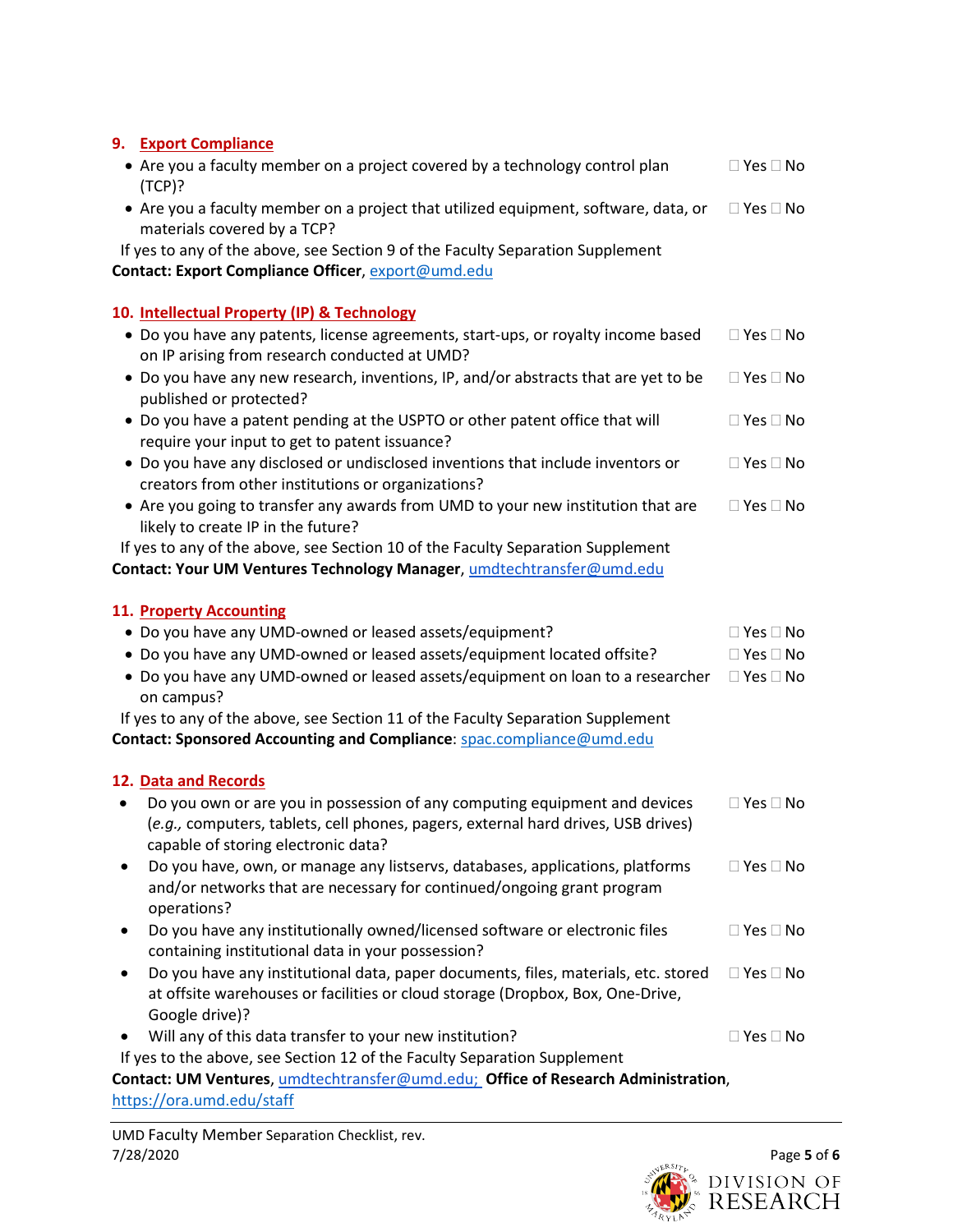## **13. Conflict of Interest (COI)**

- Do you have a current facility use agreement (FUA)?  $\Box$  Yes  $\Box$  No
- Do you have a current COI management plan?  $\Box$  Yes  $\Box$  No

If yes to any of the above, see Section 13 of the Faculty Separation Supplement

**Contact: Conflict of Interest Office**, https://research.umd.edu/coi

## **END OF CHECKLIST**

## Additional Resources:

- ❏ Conflict of Interest or Commitment[: https://research.umd.edu/coi](https://research.umd.edu/coi)
- ❏ Animal Care and Use:<https://research.umd.edu/iacuc>
- ❏ Human Subjects[: https://research.umd.edu/irb](https://research.umd.edu/irb)
- ❏ Laboratory and Research Safety:<https://www.essr.umd.edu/research-safety>
- ❏ Intellectual Property:<https://www.umventures.org/>
- ❏ Export Compliance Office[: https://research.umd.edu/eco](https://research.umd.edu/eco)

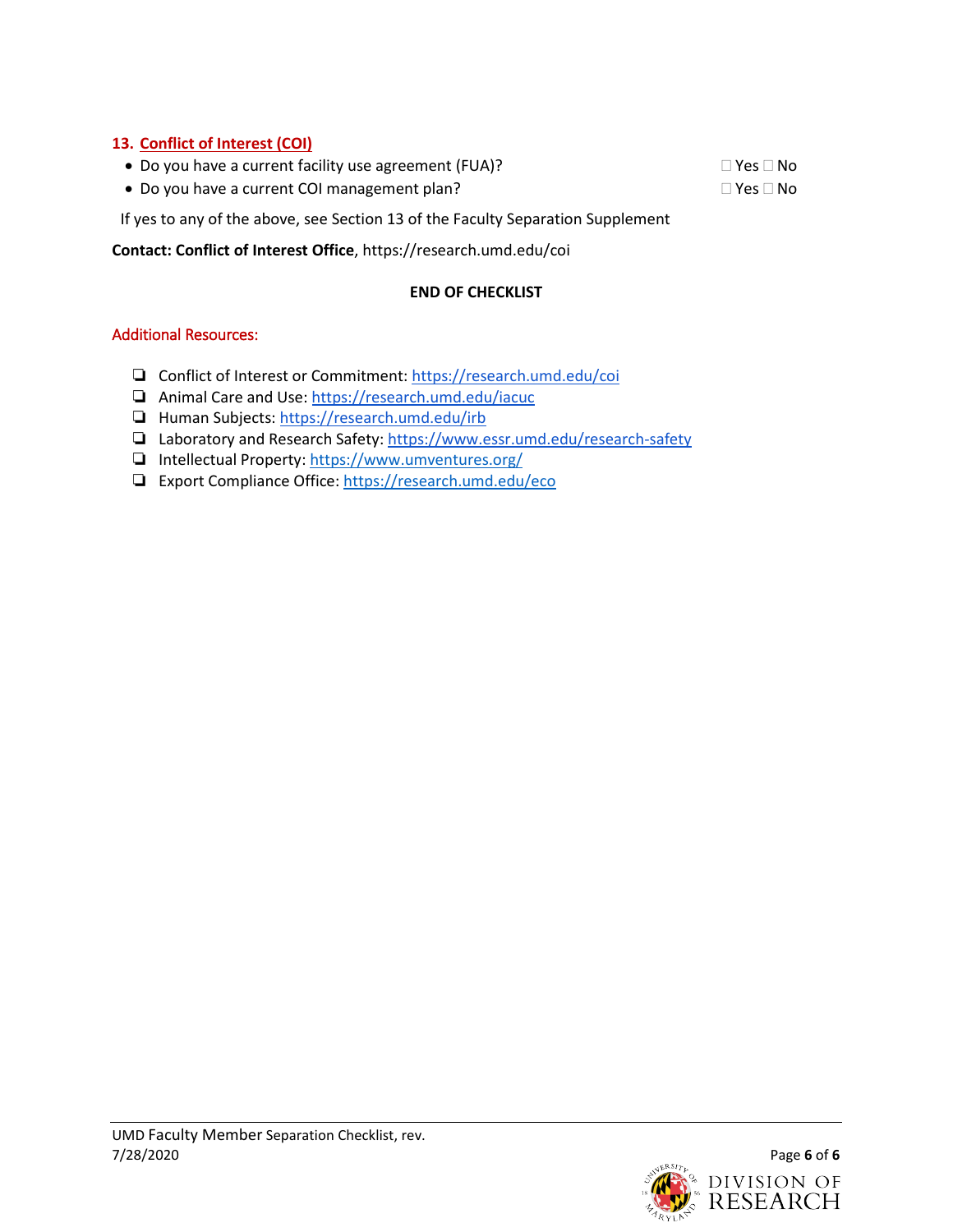

#### **Faculty Separation Supplement**

The purpose of this supplement is to identify tasks associated with the 13 major checklist categories and provide guidance to investigators and departmental administrators in closing out awards when investigators separate from the University.

The activities of the Checklist must be completed by the department chair or center director, the department administrator, and the separating Investigator as soon as possible upon decision of separation but no later than the final date of employment. Please note that the activities should include the PI's other unit/institute affiliations.

### **1. Notice**

| After you give notice to your<br>supervisor or department, if you:    | You will need to:                                                                                                                                      | <b>Administrative Notes</b> |
|-----------------------------------------------------------------------|--------------------------------------------------------------------------------------------------------------------------------------------------------|-----------------------------|
| Have institutional committees on<br>which you serve                   | • Give notice to the committees of<br>your separation date                                                                                             |                             |
| Have supervisees                                                      | • Give notice to employees and<br>graduate students of your<br>separation date                                                                         |                             |
| Supervise graduate students<br>engaged in dissertation/thesis<br>work | • Discuss with the department and<br>the student the plan to continue<br>supporting the research, or to<br>identify another faculty member<br>to do so |                             |
| Are working with any contractors<br>or subawardees                    | • Give notice of the University<br>separation or change of<br>institution.<br>• See Section 2 of the Faculty<br>Separation Supplement                  |                             |

**Contact: Department Director of Administrative Services**

*Note: You must discuss these positions with your department administration and University Human Resources*

| If you have active external<br>awards that will: | You and your Department will need<br>to work with ORA to:                                                                                                                                                                                      | <b>Administrative Notes</b> |
|--------------------------------------------------|------------------------------------------------------------------------------------------------------------------------------------------------------------------------------------------------------------------------------------------------|-----------------------------|
| Transfer to your new institution                 | • Determine if a subaward back to<br>UMD is required;<br>• Submit a request to transfer the<br>award;<br>• Ensure all subaward invoices are<br>received/paid;<br>• Terminate subawards;<br>• Submit any outstanding reports to<br>the sponsor; |                             |

### **2. Sponsored Project Funding**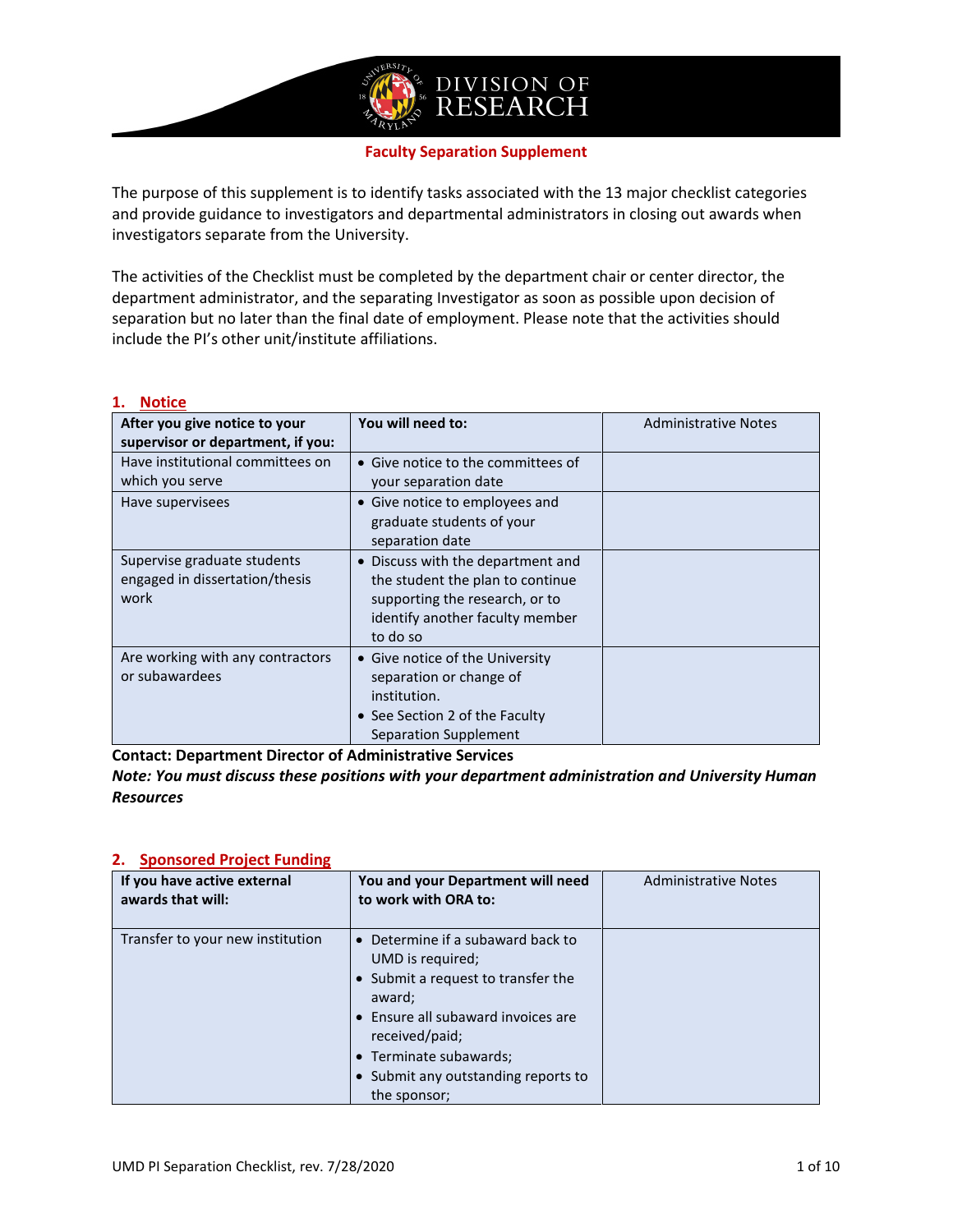| If you have active external<br>awards that will: | You and your Department will need<br>to work with ORA to:                                                                                                                      | <b>Administrative Notes</b> |
|--------------------------------------------------|--------------------------------------------------------------------------------------------------------------------------------------------------------------------------------|-----------------------------|
|                                                  | • Close out the award; and<br>• Notify OTC and submit any<br>required IP disclosures.                                                                                          |                             |
| Relinquish prior to your separation<br>from UMD  | • Terminate subawards;<br>• Close out the award;<br>• Submit any outstanding reports to<br>the sponsor; and<br>• Submit a final invention disclosure<br>to OTC, if applicable. |                             |
| Remain at UMD                                    | Identify the new PI of record; and<br>• Submit official request to sponsor<br>to change PI.                                                                                    |                             |

| If you have expired external<br>awards: | You will need to work with ORA to:                  |  |
|-----------------------------------------|-----------------------------------------------------|--|
|                                         | • Submit any outstanding reports to<br>the sponsor. |  |

**Contact: Office of Research Administration**,<https://ora.umd.edu/staff> and/or **Sponsored Accounting and Compliance for effort and cost share commitments**[, https://spac.umd.edu/staff](https://spac.umd.edu/staff)

*Note: Noncompliance with submitting the final progress report may result in the PI and Institution not being able to accept future funding from federal agencies.* 

#### **3. Non-Sponsored Funding**

| If you have:                                                      | You will need to:                | <b>Administrative Notes</b> |
|-------------------------------------------------------------------|----------------------------------|-----------------------------|
| Endowment funding that remains<br>unspent                         | • Return unused funds            |                             |
| Endowment funding that will<br>terminate prior to your separation | • Notify the funding unit        |                             |
| Non-sponsored funding                                             | • Return unused funds            |                             |
| Internal awards that remain<br>unspent                            | • Submit any outstanding reports |                             |

**Contact: Department Director of Administrative Services**

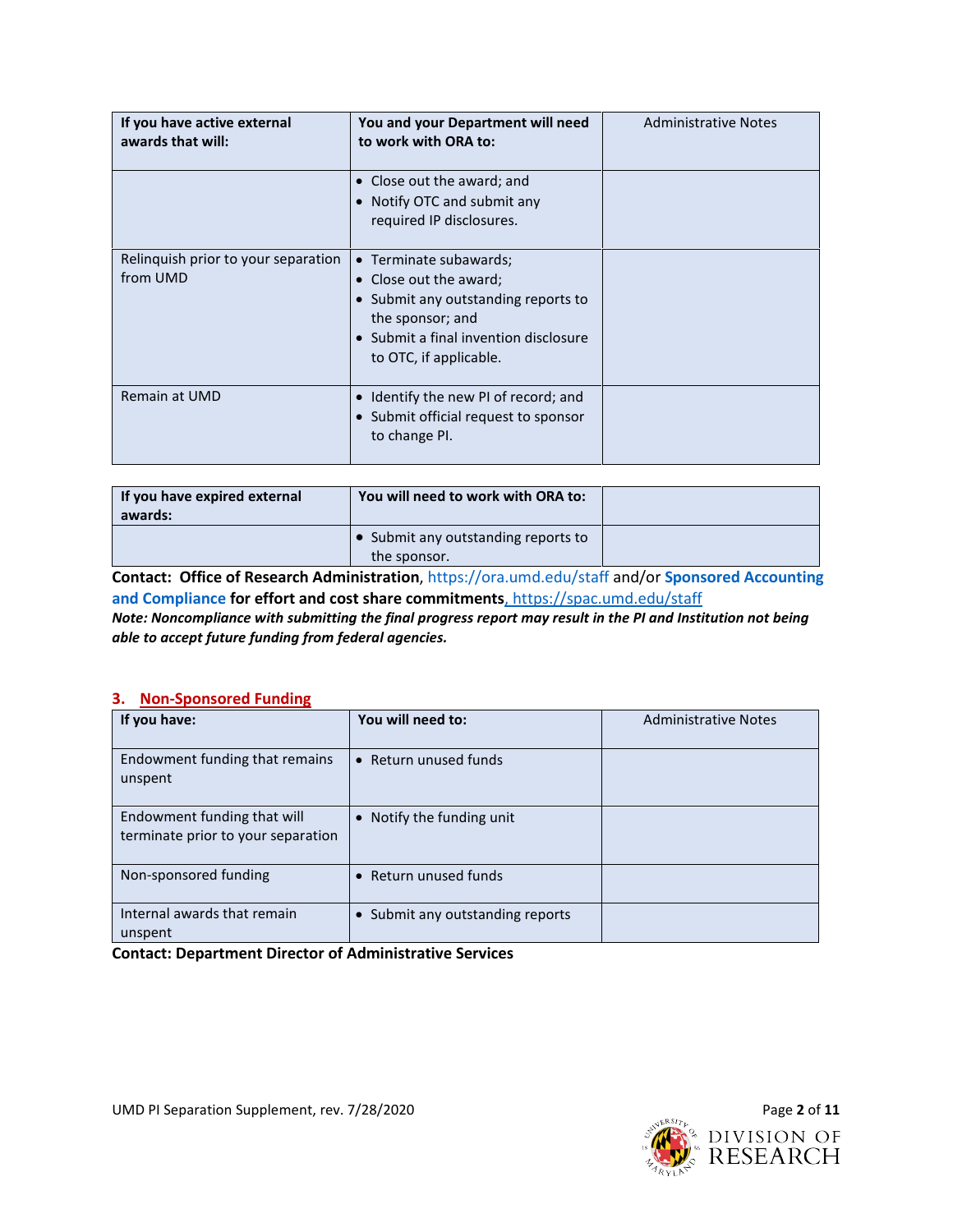### **4. Ongoing Appointment or Research**

| If you have:                                                                                          | You will need to:                                                                                                                      | <b>Administrative Notes</b> |
|-------------------------------------------------------------------------------------------------------|----------------------------------------------------------------------------------------------------------------------------------------|-----------------------------|
| A non-0% or paid appointment<br>that will continue after separation<br>from UMD                       | • Continue to file annual faculty<br>activity reports with UMD                                                                         |                             |
| An active role in a UMD sponsored<br>research project that will continue<br>after separation from UMD | • Continue to disclose significant<br>financial interests to UMD as<br>required by UMD policy and<br>sponsor policies and regulations. |                             |

**Contact: Department Director of Administrative Services**

#### **If you have: You will need to:** Administrative Notes Active studies that still involve recruitment, consent, data collection, and/or analysis of identifiable data and *you plan to identify a new Responsible Project Investigator* • File a research amendment with the IRB to change the Responsible Project Investigator to a full-time, permanent UMD faculty; • Update the IRB application, consent forms, and related materials as appropriate. • Inform co-investigators and research team members involved in the protocol of the transfer or termination. • Comply with any federal and state reporting requirements, including those applicable to clinical trials (*e.g.,* FDA, adverse report events). Active studies that still involve data analysis of identifiable data and *you plan to remain as the Responsible Project Investigator* • Remain as Responsible Project Investigator for no more than one year after separation, if assisting a student to complete their thesis or dissertation. • Ensure that all participants are taken off the study in the institutional databases and data queries are resolved. • Add new contact information to the Responsible Project Investigator section of the IRB application and submit to IRB. • Contact the IRB at your new institution.

#### **5. Human Subjects Research Box 1 (Responsible Project Investigator)**

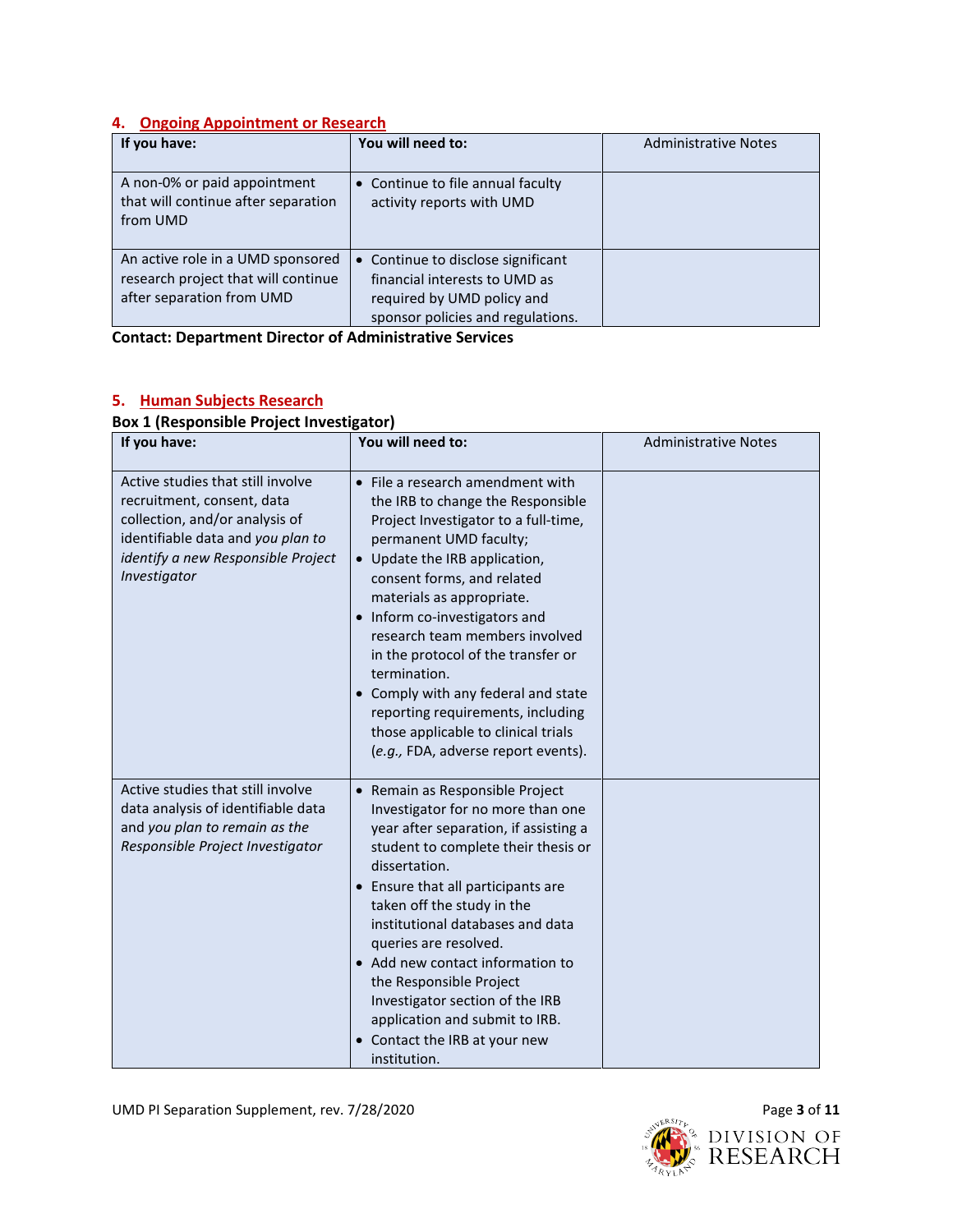| If you have:                                          | You will need to:                                                                                                                                     | <b>Administrative Notes</b> |
|-------------------------------------------------------|-------------------------------------------------------------------------------------------------------------------------------------------------------|-----------------------------|
|                                                       | • Comply with any federal and state<br>reporting requirements, including<br>those applicable to clinical trials<br>(e.g., FDA, adverse report events. |                             |
| Non-active studies                                    | • Notify the IRB and request that the<br>application be archived.                                                                                     |                             |
| Cash or cash-equivalents on hand<br>in the laboratory | • Return all cash and reconcile<br>participant receipts.                                                                                              |                             |

**Contact: Institutional Review Board (IRB),** [irb@umd.edu](mailto:irb@umd.edu)

## **Box 2 (Co-Investigator)**

| If you have:                                          | You will need to:                                                                                                                                                                                                                                                                                                                          | <b>Administrative Notes</b> |
|-------------------------------------------------------|--------------------------------------------------------------------------------------------------------------------------------------------------------------------------------------------------------------------------------------------------------------------------------------------------------------------------------------------|-----------------------------|
| Active studies that will continue<br>after separation | • Notify the Responsible Project<br>Investigator to update their<br>Research Team attachment to<br>document the separating co-<br>investigator's new institutional<br>affiliation.<br>• Contact the IRB at the new<br>institution.<br>• Remove the separating co-<br>investigator from the IRB<br>application/protocol, as<br>appropriate. |                             |

**Contact: Institutional Review Board (IRB),** [irb@umd.edu](mailto:irb@umd.edu)

### **6. Animal Research**

| If you have animal research<br>protocols that will: | You will need to:                                                                                                                                                                                                                                                                                                                                                                                                                                                                                                      | <b>Administrative Notes</b> |
|-----------------------------------------------------|------------------------------------------------------------------------------------------------------------------------------------------------------------------------------------------------------------------------------------------------------------------------------------------------------------------------------------------------------------------------------------------------------------------------------------------------------------------------------------------------------------------------|-----------------------------|
| Be closed                                           | Contact the IACUC Office<br>$\bullet$<br>Submit protocol closure report<br>$\bullet$<br>via IRBnet.<br>Animals must be transferred.<br>$\bullet$<br>euthanized, sold, or adopted<br>out, per the below:<br>Transfer to alternate internal<br>$\bullet$<br>protocol – Contact DLAR: Obtain<br>and complete an Animal<br>Transfer Agreement form.<br>Euthanize - Contact facility<br>$\bullet$<br>manager and faculty supervisor<br>to determine whether other<br>uses for the animals may be<br>found; contact DLAR for |                             |

UMD PI Separation Supplement, rev. 7/28/2020 **Page 4** of **11** 

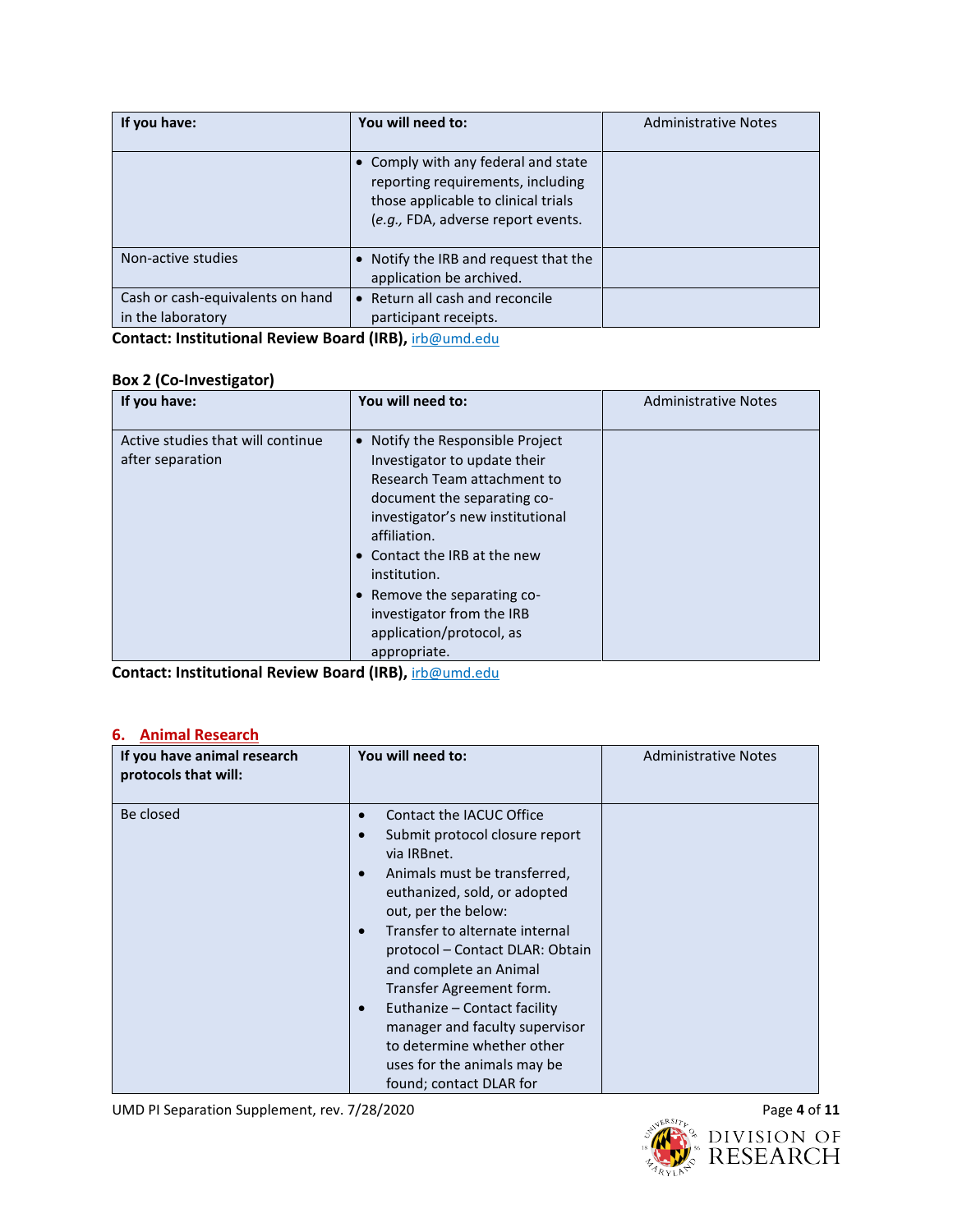| If you have animal research<br>protocols that will:         | You will need to:                                                                                                                                                                                                                                                                                                                                                                                                                                                      | <b>Administrative Notes</b> |
|-------------------------------------------------------------|------------------------------------------------------------------------------------------------------------------------------------------------------------------------------------------------------------------------------------------------------------------------------------------------------------------------------------------------------------------------------------------------------------------------------------------------------------------------|-----------------------------|
|                                                             | assistance if large number of<br>animals must be euthanized.<br>Sold - Contact Legal: Livestock<br>$\bullet$<br>only. Sales of animals must<br>comply with federal, state and<br>local laws governing the sale of<br>livestock.<br>Adoption - Contact DLAR;<br>$\bullet$<br>animal adoption form must be<br>completed for each animal<br>transferred to private<br>ownership.<br>Coordinate disposal of waste,<br>$\bullet$<br>carcasses, or other animal<br>products. |                             |
| Transfer to a new UMD PI                                    | Contact the IACUC Office<br>$\bullet$<br>Submit an amendment to each<br>$\bullet$<br>active protocol to change the PI<br>via IRBnet.<br>Obtain and complete an Animal<br>$\bullet$<br>Transfer Agreement form.                                                                                                                                                                                                                                                         |                             |
| Require transfer of live animals to<br>your new institution | • Review policy on exporting live<br>animals.<br>• Contact DLAR: Obtain and<br>complete an Animal Transfer<br>Agreement form.<br>• Complete the receiving<br>institution's IACUC requirements<br>(e.g., protocol, housing).<br>• Request a Material Transfer<br>Agreement from OTC.<br>• Coordinate disposal of waste,<br>carcasses, or other animal<br>products.                                                                                                      |                             |
| Not be transferred to new UMD PI<br>or Institute            | • Work with IACUC to adopt out<br>animals if possible.<br>• Obtain and complete an Animal<br>Transfer Agreement form.                                                                                                                                                                                                                                                                                                                                                  |                             |

**Contact: Institutional Animal Care and Use Committee (IACUC),** [iacuc@umd.edu](mailto:iacuc@umd.edu)

## **7. Research Involving Use of Materials, Data, or Confidential Information**

| If you have:                                                            | You will need to:                                                                  | <b>Administrative Notes</b> |
|-------------------------------------------------------------------------|------------------------------------------------------------------------------------|-----------------------------|
| Third party-owned materials, data,<br>or confidential information that: | • Consult with ORA regarding<br>contractual obligations related to<br>these items. |                             |

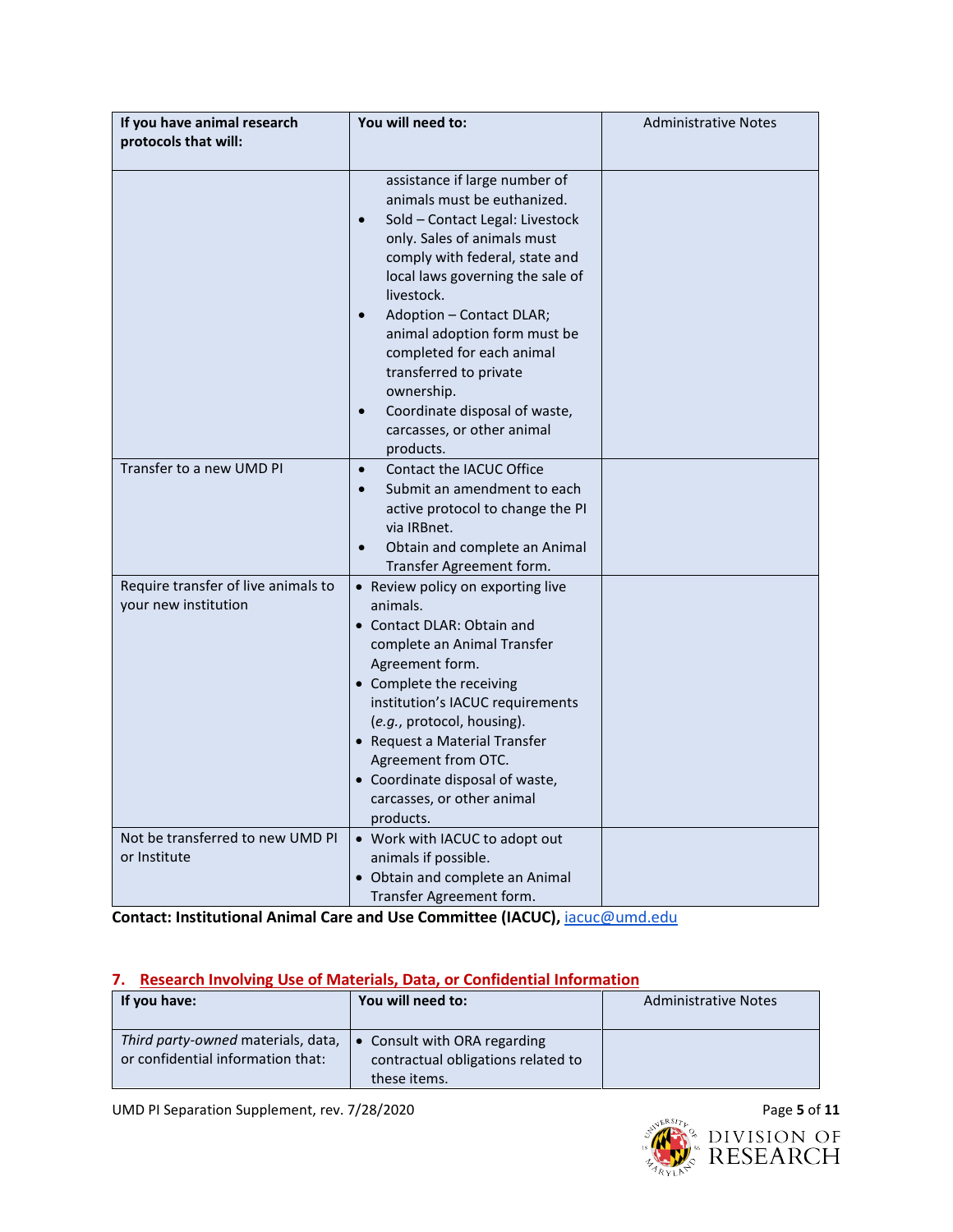| will be transferred to<br>your new institution,<br>needs to be returned to<br>the owner or destroyed,<br>or<br>needs to be transferred<br>to another UMD PI |                                                                                                                       |  |
|-------------------------------------------------------------------------------------------------------------------------------------------------------------|-----------------------------------------------------------------------------------------------------------------------|--|
| UMD-owned materials that need<br>to be transferred to your new<br>institution                                                                               | • Consult with OTC to initiate a<br>Material Transfer Agreement.                                                      |  |
| UMD-owned materials that need<br>to be transferred to a new UMD PI                                                                                          | • Notify your departmental<br>administrator.                                                                          |  |
| UMD-owned research data that<br>need to be transferred to your<br>new institution                                                                           | • Consult with ORA and OTC<br>regarding the need for a Data Use<br>Agreement and/or Intellectual<br>Property License. |  |
| UMD-owned research data that<br>need to be transferred to a new<br>UMD PI                                                                                   | • Notify your department<br>administrator.                                                                            |  |

**Contact: UM Ventures**, [umdtechtransfer@umd.edu;](mailto:umdtechtransfer@umd.edu) **Office of Research Administration,**  <https://ora.umd.edu/staff>

### **8. Laboratory**

If yes, please provide an inventory of the following for *each lab*: Location of lab Laboratory equipment (refer to section 11) Laboratory supplies Specimens (inventory of blood, tissue, etc., including location) Data stored or maintained in the lab Lab notebooks involving institutional research that is being transferred All research-related materials that will remain at UMD Expired or unused drugs that need to be disposed of

### **Note: In most cases, transferring chemicals is cost-prohibitive and requests will not be honored.**

| If you have:                      | You will need to:                   | <b>Administrative Notes</b> |
|-----------------------------------|-------------------------------------|-----------------------------|
| Biological materials (including   | • Inform ESSR of any authorizations |                             |
| human or animal tissue),          | that will end or be transferred to  |                             |
| recombinant DNA, select agents or | another person (e.g., BioRAFT Lab   |                             |
| toxins, radioactive materials,    | Registration, Radioactive Material  |                             |
| radiation-producing materials,    | Permit, IBC Registrations).         |                             |
| controlled substances, hazardous  | • Submit an IBC Registration        |                             |
|                                   | Transfer or Termination request.    |                             |

UMD PI Separation Supplement, rev. 7/28/2020 **Page 6** of 11

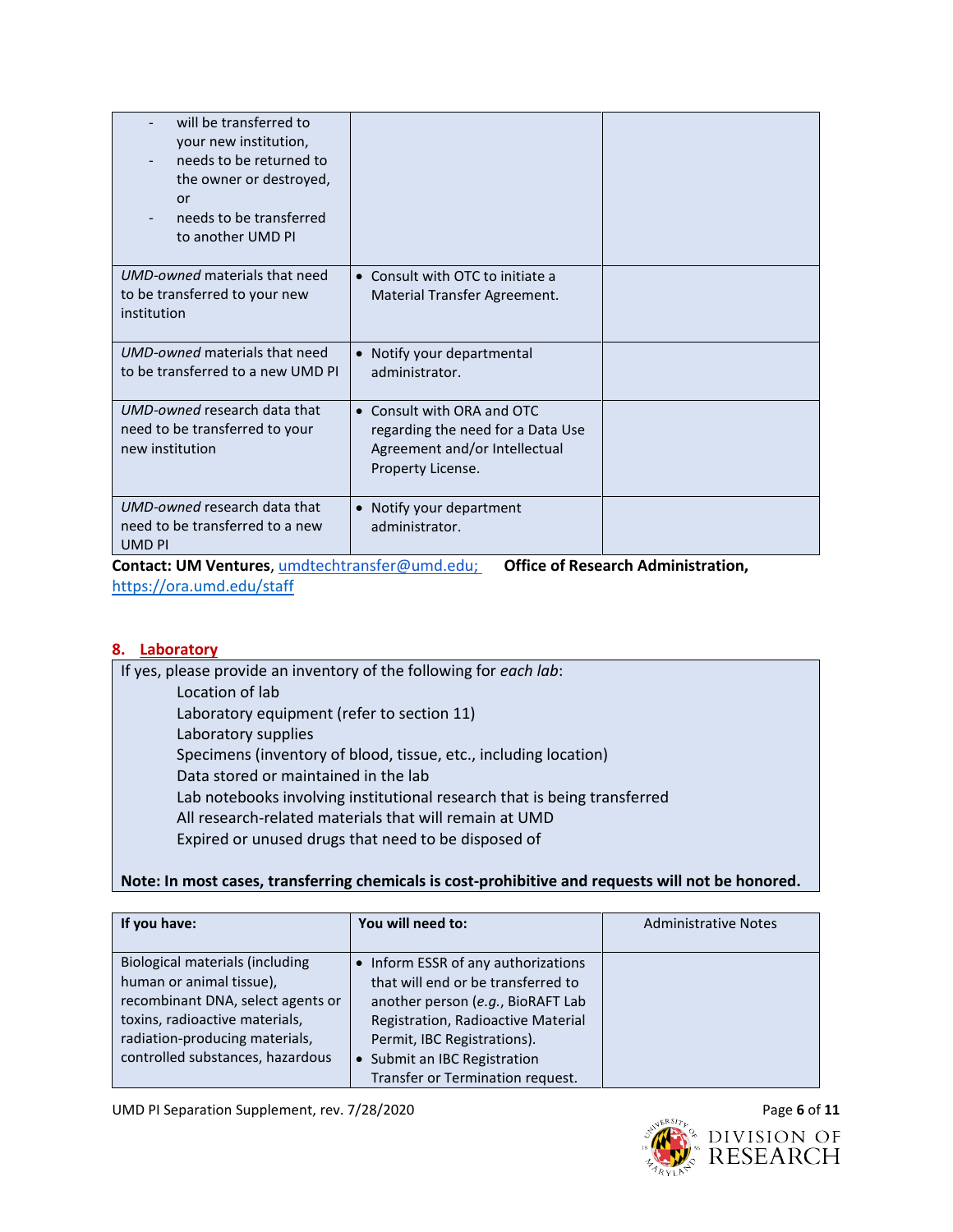| If you have:                                                              | You will need to:                                                                                                                                                                                                                                                                                                                                                                                                                                                                                                                                                                                                           | <b>Administrative Notes</b> |
|---------------------------------------------------------------------------|-----------------------------------------------------------------------------------------------------------------------------------------------------------------------------------------------------------------------------------------------------------------------------------------------------------------------------------------------------------------------------------------------------------------------------------------------------------------------------------------------------------------------------------------------------------------------------------------------------------------------------|-----------------------------|
| materials, a chemical inventory, or<br>expired or unused drugs?           | • Complete the ESSR "Checklist for<br>Vacating Laboratories" for each<br>assigned space.<br>• Consult with ESSR to properly<br>dispose and/or UM Ventures<br>transfer ownership of hazardous<br>materials, samples in<br>storage/freezers, chemicals,<br>waste.<br>• Consult with ESSR to properly<br>destroy select agents or toxins.<br>• Obtain ESSR clearance of all<br>radioactive material use locations.<br>• Obtain ESSR Research Safety exit<br>inspection of all assigned spaces.                                                                                                                                 |                             |
| Laboratory equipment that you<br>will transfer to another UMD PI          | • Clean and decontaminate<br>equipment, properly dispose of<br>hazardous material and waste<br>solutions, and obtain radiological<br>clearance of all posted equipment.<br>• If {exterior or interior)<br>decontamination certification is<br>impossible, identify the agent(s)<br>that may be present so that ESSR<br>can take appropriate future action.<br>• Identify laboratory equipment that<br>cannot be certified as<br>decontaminated or free of internal<br>hazardous materials (e.g.,<br>mercury).                                                                                                               |                             |
| Laboratory equipment that you<br>will transfer to your new<br>institution | • Clean and decontaminate<br>equipment, properly dispose of<br>hazardous material and waste<br>solutions, and obtain radiological<br>clearance of all posted equipment.<br>• If (exterior or interior)<br>decontamination certification is<br>impossible, identify the agent(s)<br>that may be present so that ESSR<br>can take appropriate future action.<br>• Identify laboratory equipment that<br>cannot be certified as<br>decontaminated or free of internal<br>hazardous materials (e.g.,<br>mercury).<br>• Follow ESSR's and/or UM<br>Ventures' procedures to<br>transfer/ship equipment to the<br>new institution. |                             |

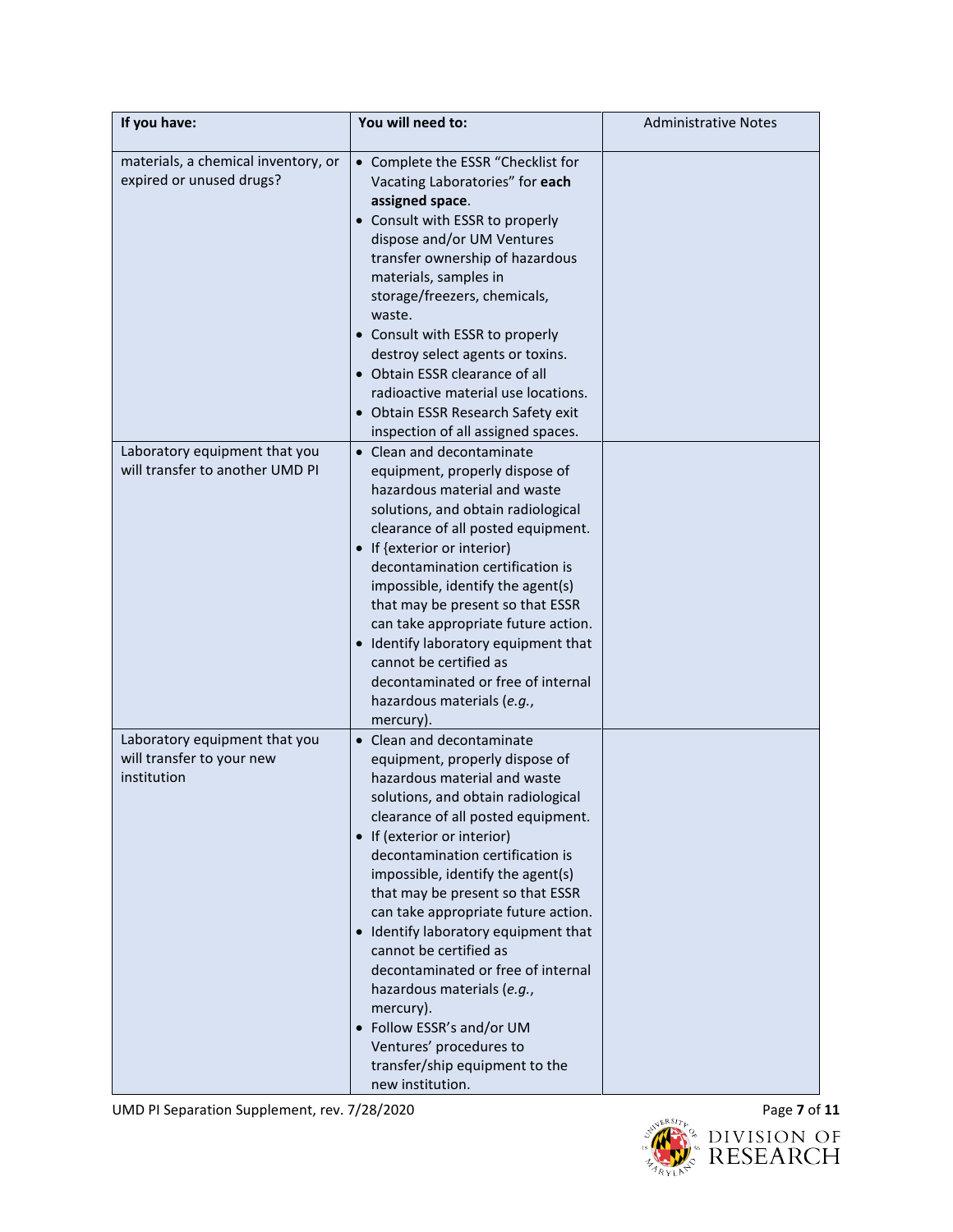| If you have:                                                                                                                                            | You will need to:                                                                                                                                                                                                                                                                                                                                                                                                                                                                                                                                                                                                                                                                                                                       | <b>Administrative Notes</b> |
|---------------------------------------------------------------------------------------------------------------------------------------------------------|-----------------------------------------------------------------------------------------------------------------------------------------------------------------------------------------------------------------------------------------------------------------------------------------------------------------------------------------------------------------------------------------------------------------------------------------------------------------------------------------------------------------------------------------------------------------------------------------------------------------------------------------------------------------------------------------------------------------------------------------|-----------------------------|
| Laboratory equipment that you<br>have loaned to another UMD<br>researcher/lab<br>Any storage space outside the lab<br>(items in closets, shared spaces, | Re-acquire the equipment and/or<br>work with Dept/ORA/SPAC to<br>determine if the equipment can<br>remain with other researcher.<br>Clean and decontaminate<br>equipment, properly dispose of<br>hazardous material and waste<br>solutions, and obtain radiological<br>clearance of all posted equipment.<br>• If (exterior or interior)<br>decontamination certification is<br>impossible, identify the agent(s)<br>that may be present so that ESSR<br>can take appropriate future action.<br>Identify laboratory equipment that<br>cannot be certified as<br>decontaminated or free of internal<br>hazardous materials (e.g.,<br>mercury).<br>• Follow ESSR's procedures.<br>• Reclaim and cleanout any storage<br>space outside lab |                             |
| etc)                                                                                                                                                    |                                                                                                                                                                                                                                                                                                                                                                                                                                                                                                                                                                                                                                                                                                                                         |                             |
| Equipment that will be disposed of                                                                                                                      | • Work with dept to contact<br>Terrapin Trader and fill out the<br>accompanying paperwork                                                                                                                                                                                                                                                                                                                                                                                                                                                                                                                                                                                                                                               |                             |

**Contact: ESSR Office of Research Safety**,<https://essr.umd.edu/research-safety> and/or **UM Ventures Innovation** Manager[, https://www.umventures.org/about-us/directory/college-park](https://www.umventures.org/about-us/directory/college-park)

*Note: In most cases, transferring chemicals and radioactive material is cost-prohibitive and such transfer requests will not be honored.*

#### **9. Export Compliance**

| If you have:                                                   | You will need to:                                                                                                                                                                                    | <b>Administrative Notes</b> |
|----------------------------------------------------------------|------------------------------------------------------------------------------------------------------------------------------------------------------------------------------------------------------|-----------------------------|
| A TCP and the project will<br>transfer to your new institution | • Notify UMD's Export Compliance<br>Officer.<br>• Provide notice to your new<br>institution.<br>• Make arrangements to properly<br>transfer controlled<br>data/equipment to your new<br>institution. |                             |
| A TCP that will transfer to a<br>new UMD PI                    | • Notify UMD's Export Compliance<br>Officer.<br>• Work with your departmental<br>administrator, new UMD PI, and                                                                                      |                             |

UMD PI Separation Supplement, rev. 7/28/2020 **Page 8** of 11

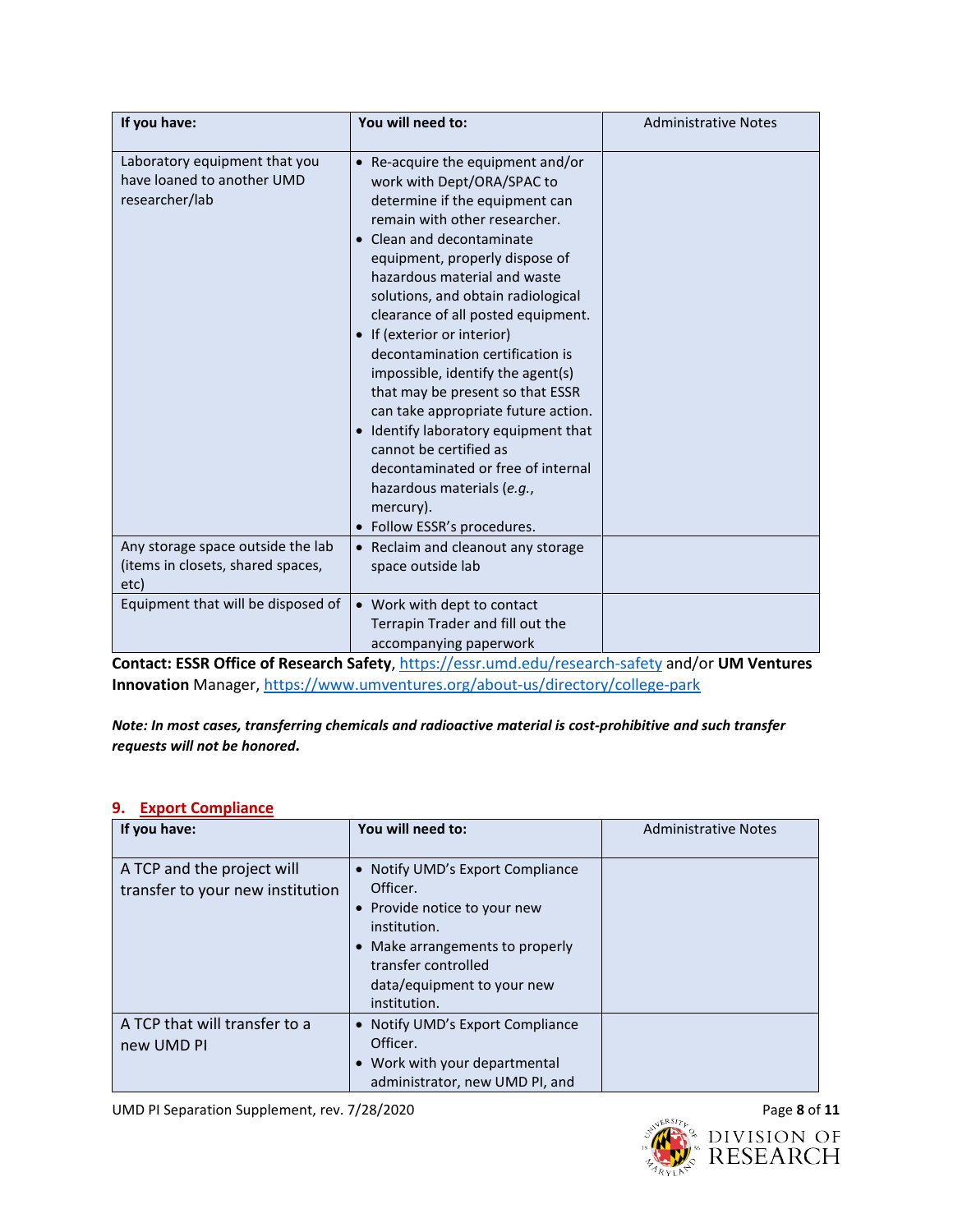|                               | the Export Compliance Officer to<br>ensure that the new PI can engage<br>in a controlled project and<br>managed controlled<br>items/information. |  |
|-------------------------------|--------------------------------------------------------------------------------------------------------------------------------------------------|--|
| A TCP that will be terminated | • Notify UMD's Export Compliance<br>Officer.<br>• Consult with Export Compliance<br>Officer to dispose of controlled<br>items/information.       |  |

**Contact: Export Compliance Officer**[, export@umd.edu](mailto:export@umd.edu)

### **10. Intellectual Property (IP) & Technology**

| If you answered "Yes" to any of<br>the above questions | You will need to:                                                                                                                                                                                                                                                                                                           | <b>Administrative Notes</b> |
|--------------------------------------------------------|-----------------------------------------------------------------------------------------------------------------------------------------------------------------------------------------------------------------------------------------------------------------------------------------------------------------------------|-----------------------------|
|                                                        | Notify OTC immediately so that OTC<br>can properly manage IP on which you<br>are a named inventor or creator.<br>• Submit an Intellectual Property<br>Disclosure for any previously<br>undisclosed IP. The form and<br>instructions are here:<br>https://www.umventures.org/for-<br>inventors/disclosures/college-<br>park. |                             |

**Contact:** Your **UM Ventures Innovation** Manager, [https://www.umventures.org/about](https://www.umventures.org/about-us/directory/college-park)[us/directory/college-park](https://www.umventures.org/about-us/directory/college-park)

### **11. Property Accounting**

| If you:                                                | You will need to:                                                                                                                                                                                                                                                                                                                                                                                                                                                                       | <b>Administrative Notes</b> |
|--------------------------------------------------------|-----------------------------------------------------------------------------------------------------------------------------------------------------------------------------------------------------------------------------------------------------------------------------------------------------------------------------------------------------------------------------------------------------------------------------------------------------------------------------------------|-----------------------------|
| Have UMD-owned or UMD-leased<br>assets located offsite | Contact your department's<br>Property Contact and, if property<br>was purchased with sponsored<br>funds, SPAC Compliance to<br>determine the proper disposition<br>of the property (e.g., return to<br>UMD, transfer, abandon in place).<br>• Notify the UMD Property<br>Accounting and Inventory Control<br>officer and the UMD Export<br>Compliance Officer to determine if<br>the equipment can be transferred.<br>per federal law, sponsor terms,<br>and conditions and UMD policy. |                             |

UMD PI Separation Supplement, rev. 7/28/2020 **Page 9 of 11** Page 9 of 11

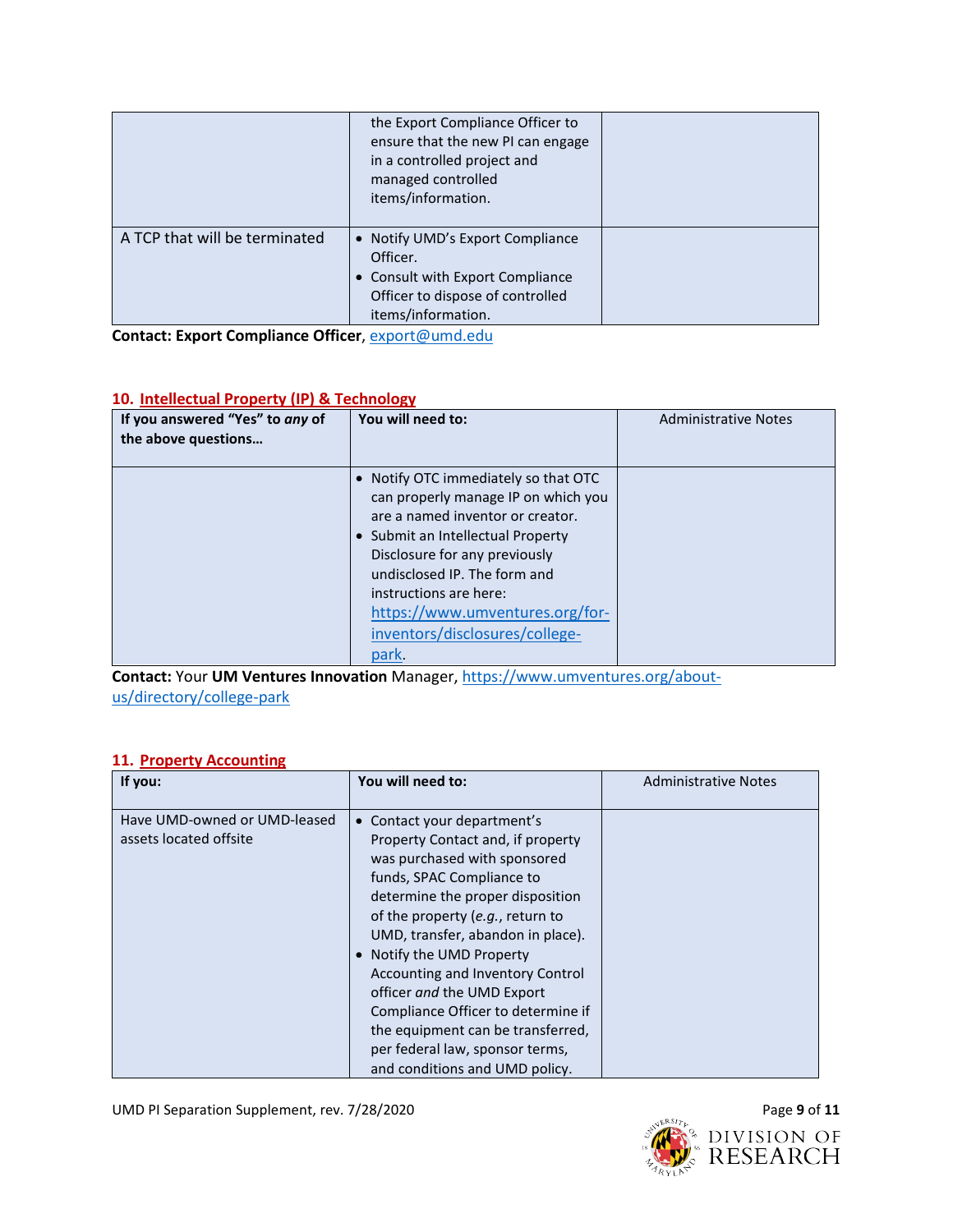| If you:                                                               | You will need to:                                                                                                                                                                                                  | <b>Administrative Notes</b> |
|-----------------------------------------------------------------------|--------------------------------------------------------------------------------------------------------------------------------------------------------------------------------------------------------------------|-----------------------------|
|                                                                       | • Consult with Inventory Control to<br>obtain approvals to permanently<br>transfer equipment from UMD or<br>the State of Maryland.<br>• Consult with department and<br>Inventory Control to dispose of<br>property |                             |
| Plan to permanently transfer UMD<br>equipment to your new institution | Contact your departmental<br>$\bullet$<br>administrator to initiate the<br>appropriate equipment loan or<br>transfer request. Notify SPAC<br><b>Compliance and Property Control</b>                                |                             |
| Plan to leave equipment at UMD<br>or its current offsite location     | Contact your department's<br>$\bullet$<br>Property Contact to update the<br>property record as needed for<br>custodian, location, condition<br>code, etc. Notify SPAC Compliance<br>and Property Control           |                             |

**Contact: Department Director of Administrative Services** and/or **Sponsored Accounting and Compliance**: [spac.compliance@umd.edu](mailto:spac.compliance@umd.edu)

### **12. Data and Records**

| If you have:                                                                                                | You will need to:                                                                                                                                                                                                                                                                                                                                                                                                                                                                                                                                                                                                                            | <b>Administrative Notes</b> |
|-------------------------------------------------------------------------------------------------------------|----------------------------------------------------------------------------------------------------------------------------------------------------------------------------------------------------------------------------------------------------------------------------------------------------------------------------------------------------------------------------------------------------------------------------------------------------------------------------------------------------------------------------------------------------------------------------------------------------------------------------------------------|-----------------------------|
| Hard copy and/or electronic files<br>of research-related data that will<br>transfer to your new institution | • Consult with ORA and UM<br><b>VENTURES to review award terms</b><br>and conditions relating to IP and<br>data ownership and use.<br>• Work with ORA to complete a Data<br>Use Agreement, if applicable.<br>• Work with your departmental IT<br>administrator, DivIT, and your new<br>institution to determine delivery<br>methods for electronic data, if<br>necessary<br>• Work with your department<br>administrator for delivery of hard<br>copy data, if necessary.<br>• Work with ORA to ensure that<br>UMD receives copies of all data<br>files, lab notebooks, and other<br>materials for institutional record<br>keeping purposes. |                             |

**Contact: UM VENTURES**, [umdtechtransfer@umd.edu;](mailto:umdtechtransfer@umd.edu) Office **of Research Administration**, <https://ora.umd.edu/staff>

UMD PI Separation Supplement, rev. 7/28/2020 **Page 10** of 11